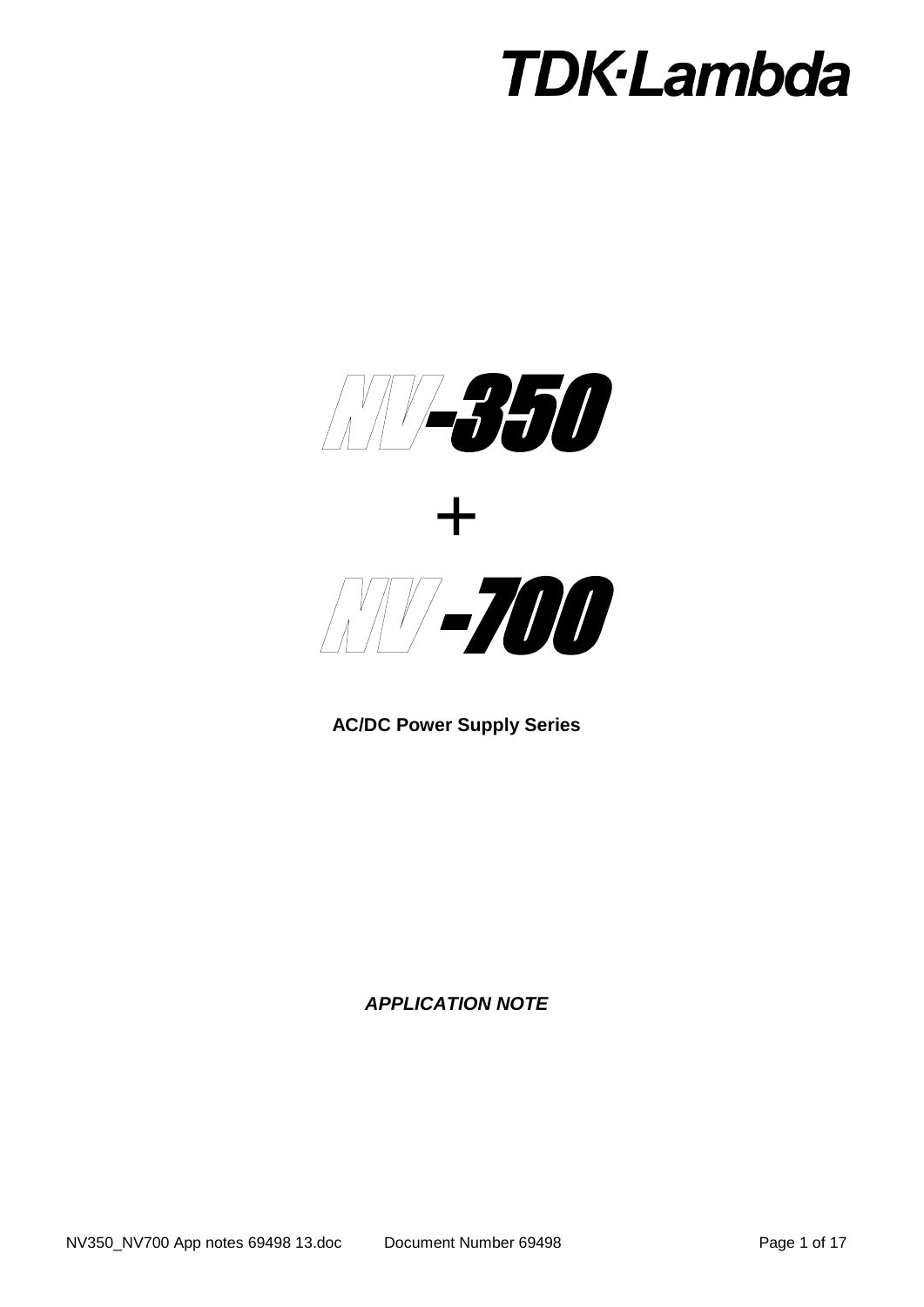| <b>RELIABILITY</b> |  |
|--------------------|--|
|                    |  |
|                    |  |
|                    |  |
|                    |  |
|                    |  |
|                    |  |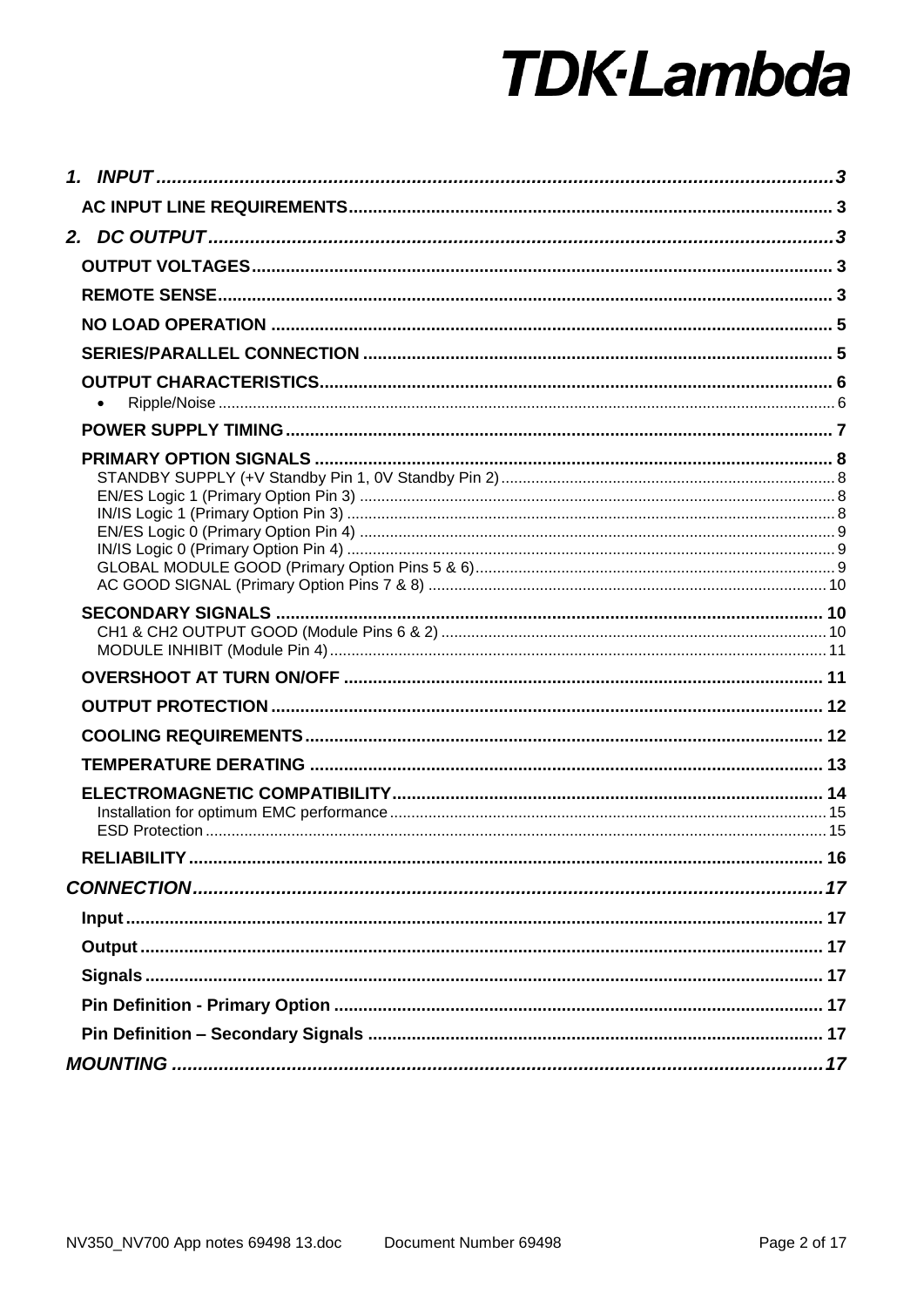# **1. INPUT**

# *AC INPUT LINE REQUIREMENTS*

See datasheet for specification of input line requirements (including Input voltage range, Input frequency, Input harmonics, Input current and leakage current)

The power supply will automatically recover from AC power loss and shall be capable of startup under full loading at 90VAC.

Repetitive ON/OFF cycling of the AC input voltage shall not damage the power supply or cause the input fuse to blow.

- Input Fuse
- Not user serviceable. (6.3A in NV-350 and 16A in NV-700), fast acting, high breaking capacity, ceramic fuse. Input Undervoltage

The power supply is protected against the application of an input voltage below the minimum specified so that it shall not cause damage to the power supply.

# **2. DC OUTPUT**

## *OUTPUT VOLTAGES*

All output channels have isolated 0V (except for the two outputs of the DA module that have a common 0V). See the datasheet for full specifications of the output, including adjustment range, output current, remote-sensing capability, regulation, ripple & noise and setting accuracy.

The auxiliary supply is an independent, floating, isolated output that is present whilst the ac input is present, irrespective of the state of the other channels (or remote on/off).

## *REMOTE SENSE*

Remote sensing is provided to compensate for voltage drops in the power connections to the load. Remote sense is available for Output 1 on all modules. Up to 0.5V total line drop can be compensated. The remote sense lines may be connected as follows:-

- If remote sense is not required, simply do not connect either '+sense' or '–sense'
- If remote sense is required, connect '-sense' and '+sense' to the corresponding point at the load (see Figure 1 for details)
- Note do not connect remote sense across an output fuse
- Care should be taken to ensure that remote sense is connected in the correct polarity and is disconnected from the load before the power connections are removed.







Figure 1: How to connect power supply to load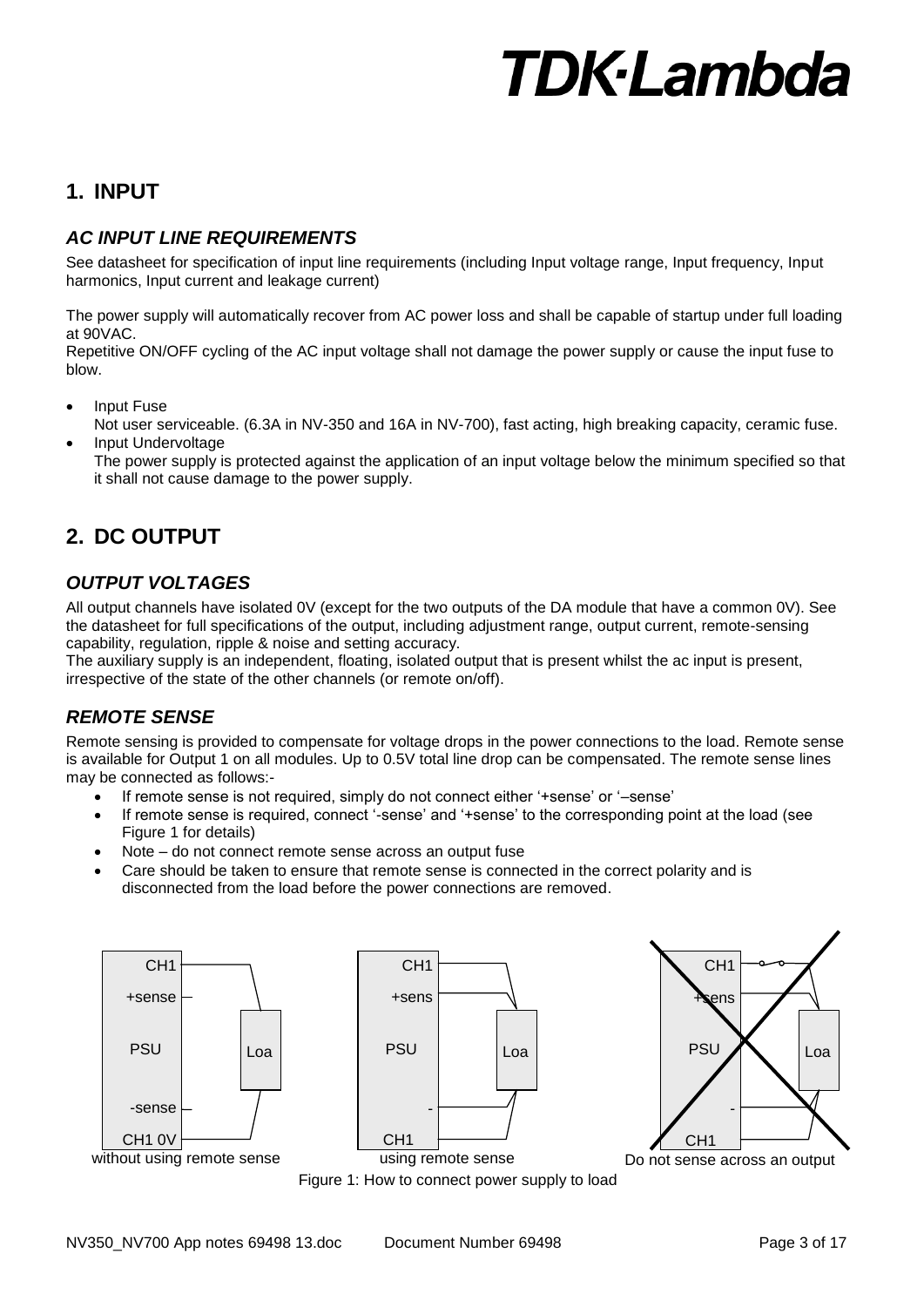#### **EFFICIENCY**

The efficiency of the PSU is likely to vary depending on its exact configuration. Figure 2 shows a typical efficiency v output power characteristic of a PSU configured with three 12V single output modules.



Figure 2. NV350 Efficiency Chart



Figure 3. NV700 Efficiency Chart With 1x3.3V output, 1x5V output, 1x12V output and 1x24V output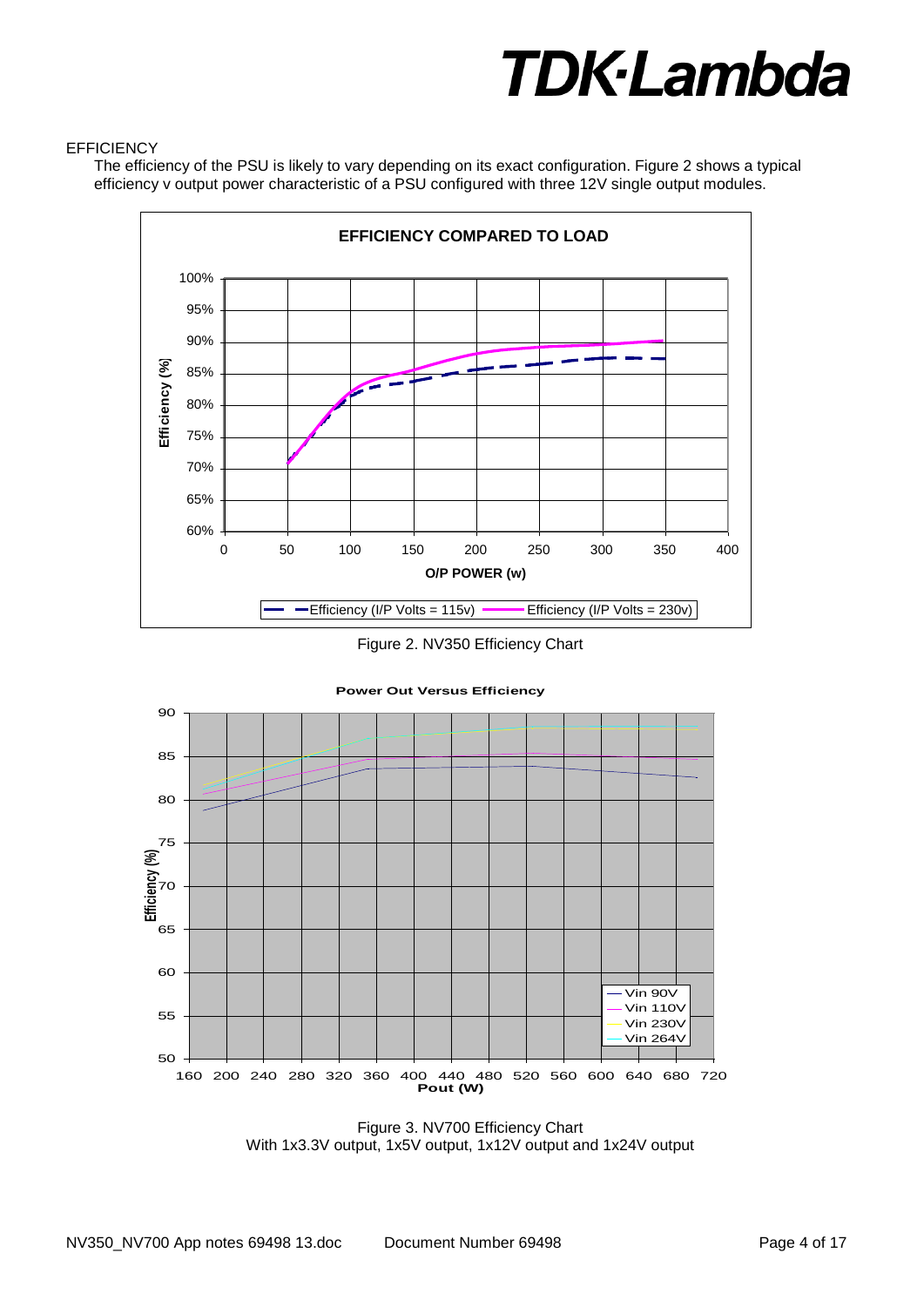### *NO LOAD OPERATION*

No minimum load is required for the power supply to operate within specification.

## *SERIES/PARALLEL CONNECTION*

It is possible to connect multiple NV-350/NV-700 (or multiple outputs from the same NV-350/NV-700) in series. Do not exceed 160V for the total voltage of outputs connected in series.

The outputs connected in series are non-SELV (Safety Extra Low Voltage) if the total output voltage + 30% of the highest maximum rated output voltage exceeds 60V (the 30% margin allows for a single fault in any one individual channel).

Outputs must not be connected in parallel.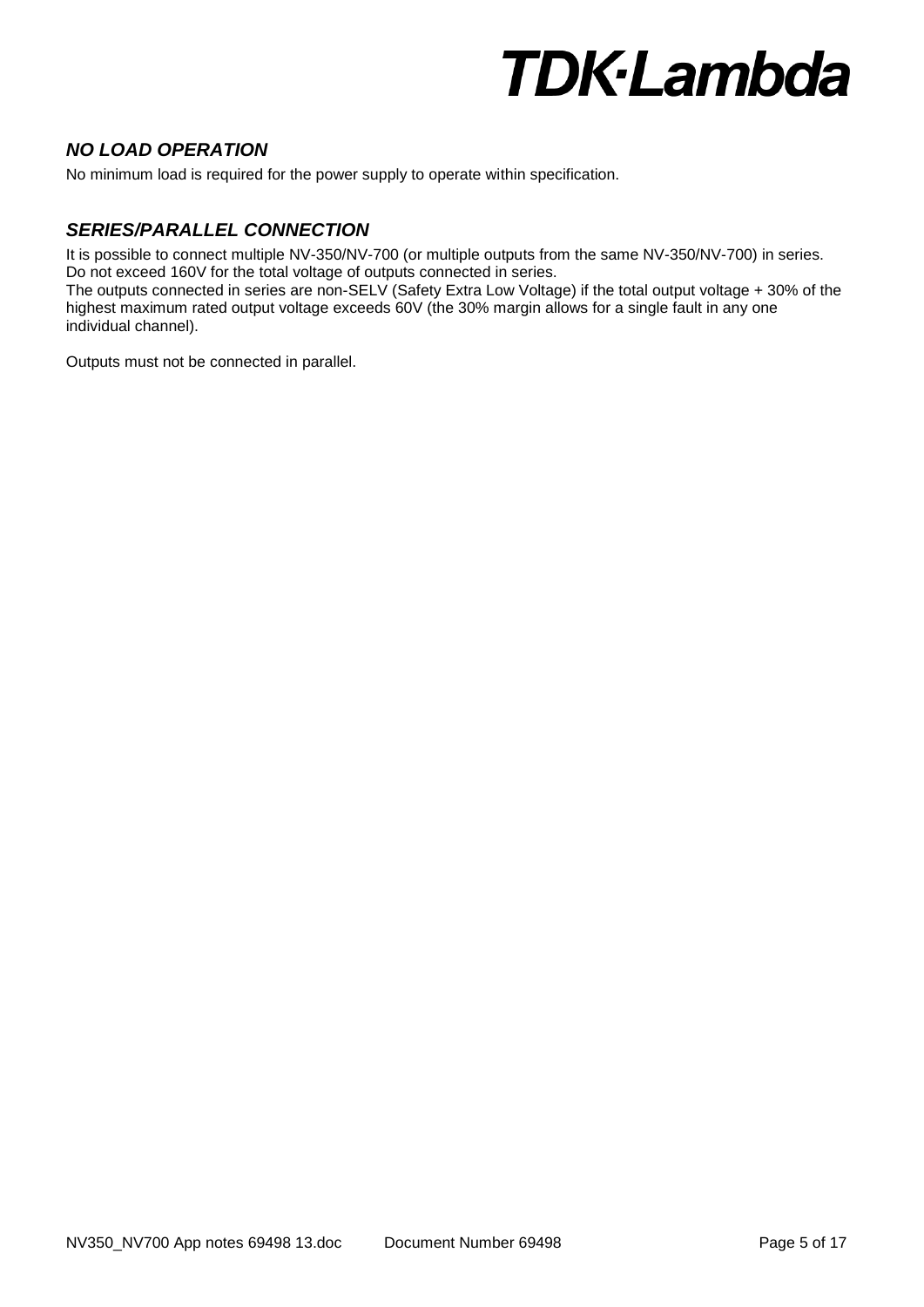# *OUTPUT CHARACTERISTICS*

#### Ripple/Noise

Ripple and noise is defined as periodic or random signals over a frequency range of 10Hz to 20MHz. Measurements are to be made according to EIAJ methods. This is done with an 20MHz bandwidth oscilloscope with measurements taken at the end of a 150mm length of a twisted pair of cables, terminated with a 0.1µF ceramic capacitor in parallel with a 120µF electrolytic capacitor as shown in Figure 4. The earth wire of the oscilloscope probe should be as short as possible, winding a link wire around the earth collar of the probe is the preferred method.



Figure 4: RIPPLE AND NOISE MEASUREMENT METHOD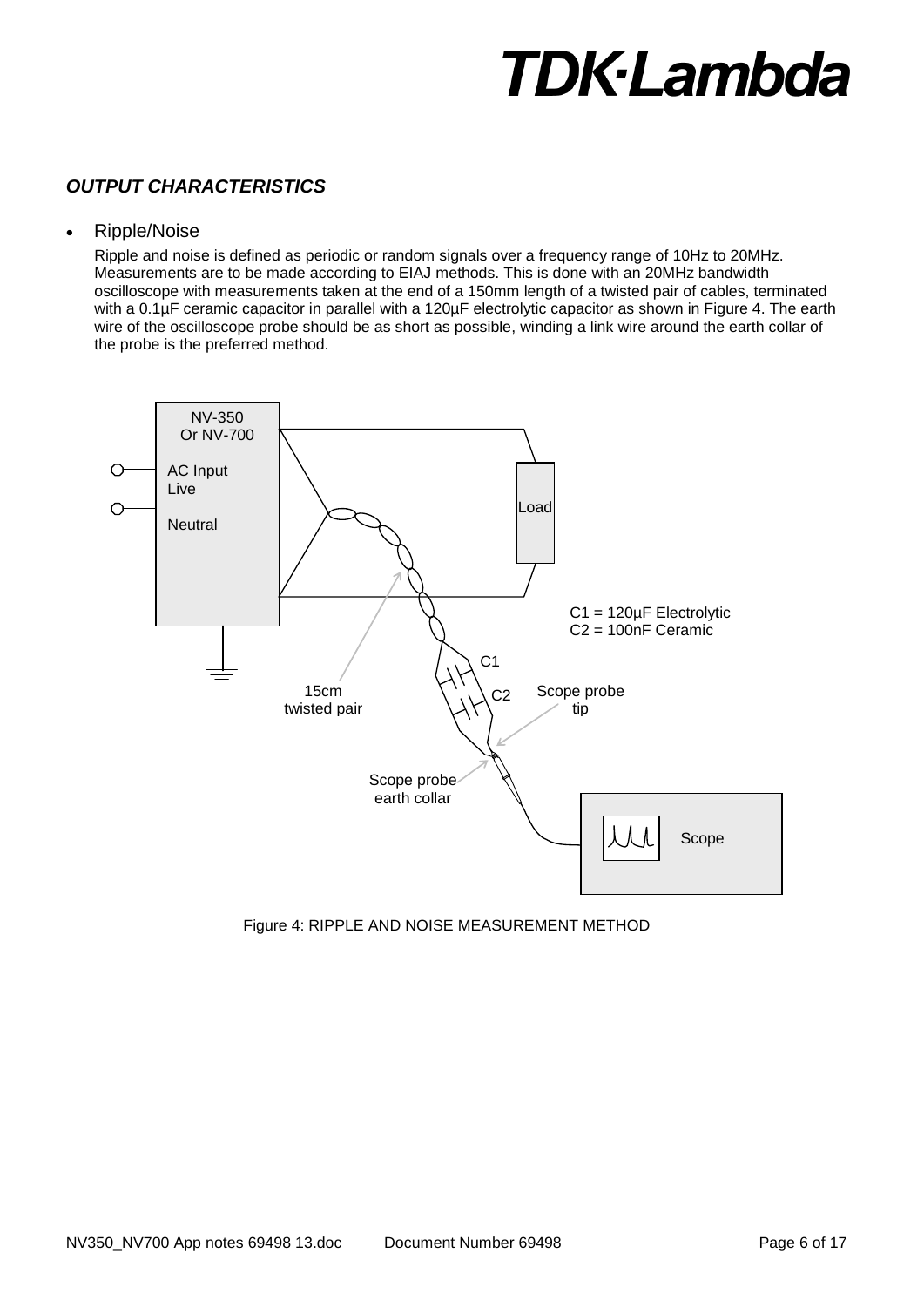# *POWER SUPPLY TIMING*



|    | min             | ypical            | max  | Description               |
|----|-----------------|-------------------|------|---------------------------|
|    |                 |                   | 1.5s | Turn on time              |
|    |                 | 200 <sub>ms</sub> |      | Output good hold off time |
| T3 | 16ms            |                   |      | Hold up time              |
| Г4 | 5 <sub>ms</sub> |                   |      | AC good warning time      |

Figure 5: Output timing diagram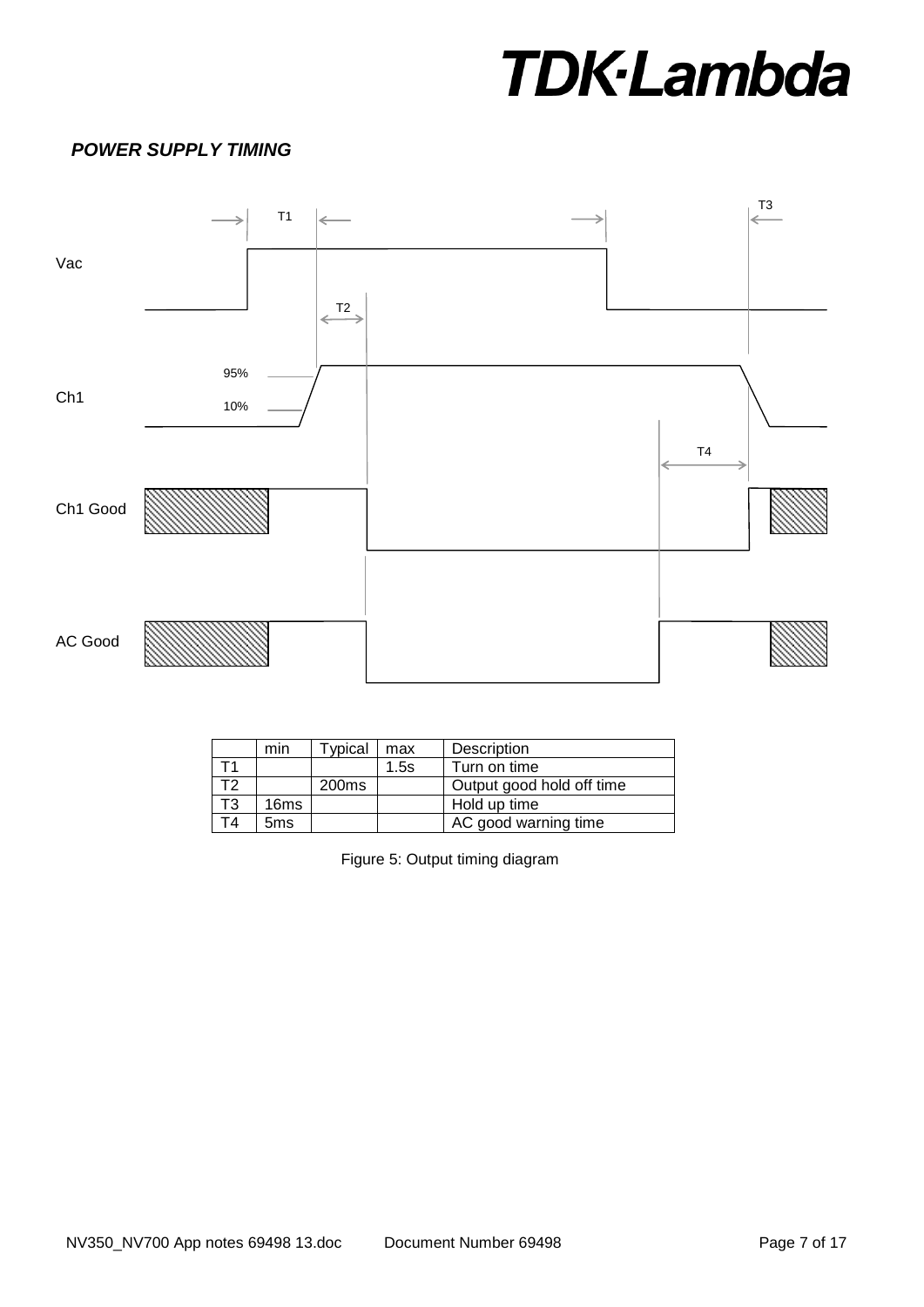### *PRIMARY OPTION SIGNALS*

#### STANDBY SUPPLY (+V Standby Pin 1, 0V Standby Pin 2)

5V / 2A (2.5A Peak) or 12V / 1A (1.2A peak)

Supply is isolated from all module outputs and is not inhibited or enabled by any signal/control.

#### EN/ES Logic 1 (Primary Option Pin 3)

TTL High level relative to 0V Standby enables the PSU fitted (including fan) with EN or ES type primary option. This signal does not enable the standby supply. If using this input then Pin 4 must be left open circuit.

| Signal Type                           | TTL Logic. Relative to 0V Standby |
|---------------------------------------|-----------------------------------|
| Logic                                 | Active High (High to enable)      |
| Minimum Current Required              | 0.5mA                             |
| Maximum voltage (Pin 3 to Standby 0V) | 5V                                |

#### IN/IS Logic 1 (Primary Option Pin 3)

TTL High level relative to 0V Standby inhibits the PSU (including fan) fitted with IN or IS type primary option. This signal does not inhibit the standby supply. If using this input then Pin 4 must be left open circuit.

| Signal Type                           | TTL Logic. Relative to 0V Standby |
|---------------------------------------|-----------------------------------|
| Logic                                 | Active High (High to inhibit)     |
| Minimum Current Required              | 0.5mA                             |
| Maximum voltage (Pin 3 to Standby 0V) | 5V                                |



Figure 6: Example use of 'EN/ES & IN/IS Logic 1'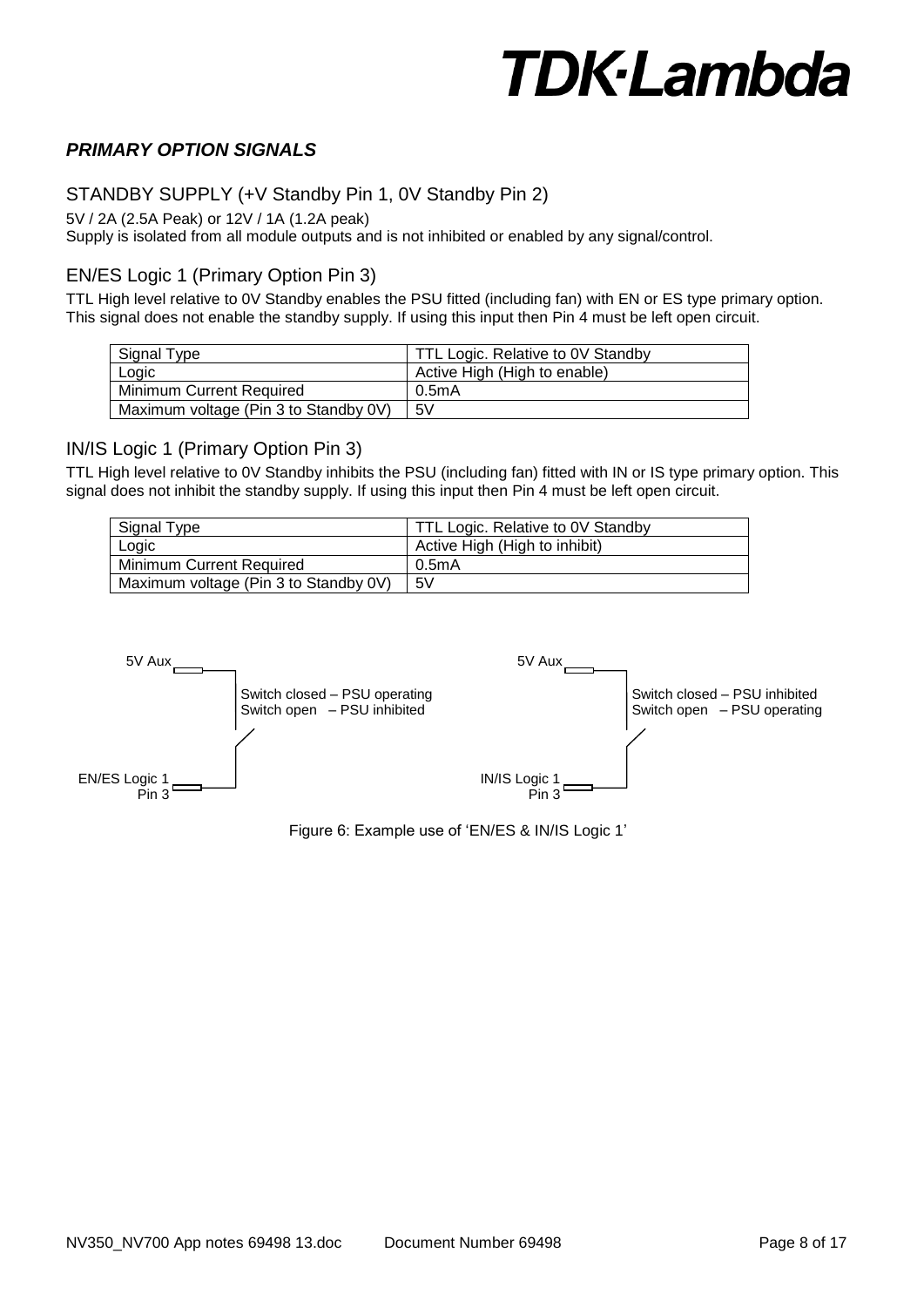## EN/ES Logic 0 (Primary Option Pin 4)

TTL Low level relative to 0V Standby enables the PSU (including fan) fitted with EN or ES type primary option. This signal does not enable the standby supply. If using this input then Pin 3 must be left open circuit.

| Signal Type                           | TTL Logic. Relative to 0V Standby |
|---------------------------------------|-----------------------------------|
| Logic                                 | Active Low (Low to Enable)        |
| Minimum Current to sink               | 0.5mA                             |
| Maximum voltage (Pin 4 to Standby 0V) | 5V                                |

### IN/IS Logic 0 (Primary Option Pin 4)

TTL Low level relative to 0V Standby inhibits the PSU (including fan) fitted with IN or IS type primary option. This signal does not inhibit the standby supply. If using this input then Pin 3 must be left open circuit.

| Signal Type                           | TTL Logic. Relative to 0V Standby |
|---------------------------------------|-----------------------------------|
| Logic                                 | Active Low (Low to Inhibit)       |
| Minimum Current to sink               | 0.5mA                             |
| Maximum voltage (Pin 4 to Standby 0V) | 5V                                |



Figure 7: Example use of 'EN/ES & IN/IS Logic 0'

### GLOBAL MODULE GOOD (Primary Option Pins 5 & 6)

(Available on EN/IN type Primary options only)

This is an un-committed opto-coupler which turns on 200mS (typically) after all outputs are within 95% of nominal. The signal turns off if any output drops below 95% of nominal. The signal also turns off if an AC Fail condition is detected, in which case it provides 5mS (min) warning before any output is likely to drop below 95% of nominal.

Do not connect on ES and IS type primary options.

| Signal Type                          | Uncommitted opto-coupler. |
|--------------------------------------|---------------------------|
| <b>Maximum Current</b>               | 5mA                       |
| Maximum voltage (collector to 0V)    | 30V                       |
| Logic low (when signal is turned on) | $<$ 0.4V when sinking 5mA |



Figure 8: Example use of 'Global Module Good'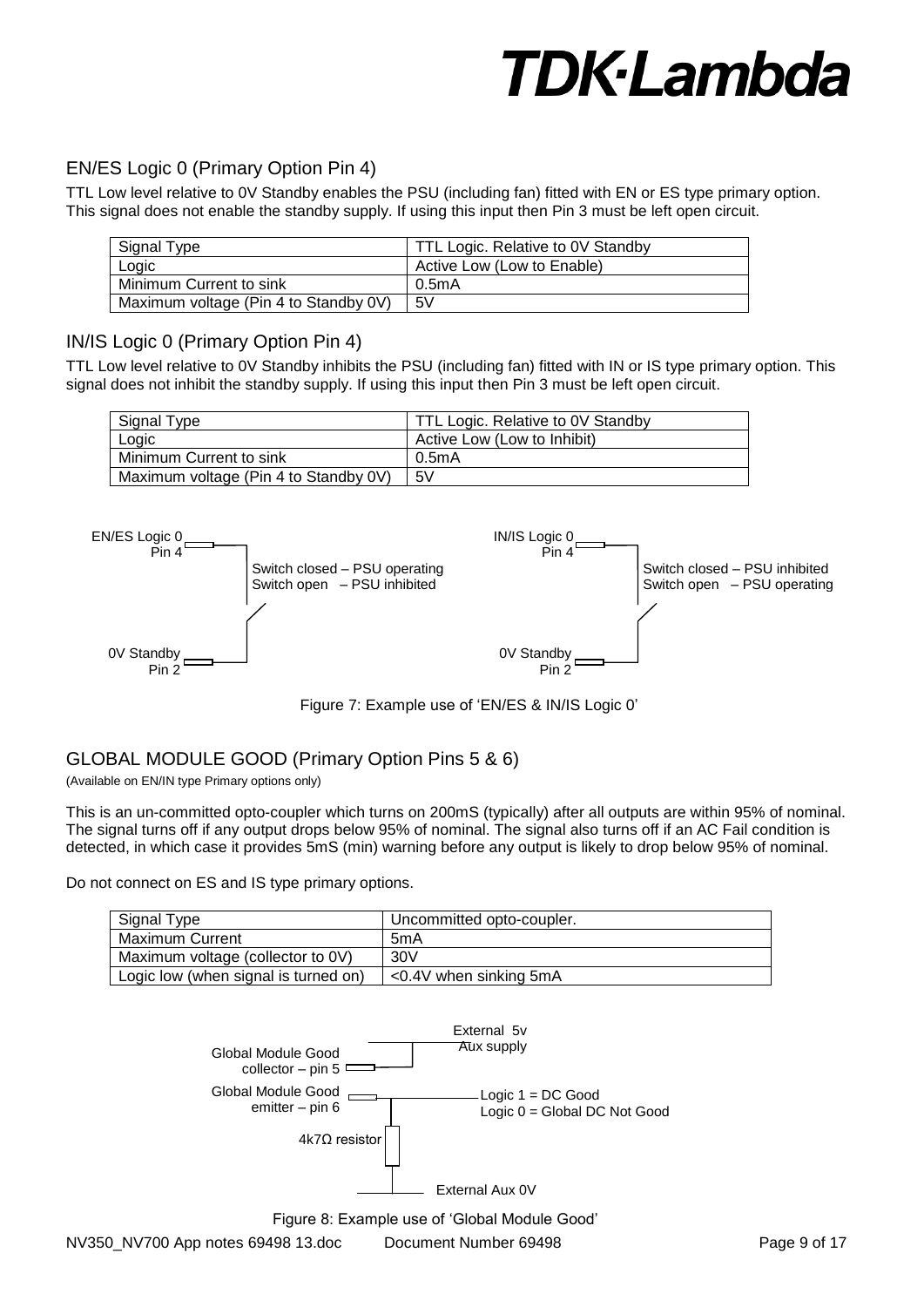# AC GOOD SIGNAL (Primary Option Pins 7 & 8)

The AC Good signal is an uncommitted opto-coupler which turns on 5ms (typically) after ac is good and off 5ms (typically) before any channel falls below 95% of nominal. It is delayed after startup to ensure that sufficient primary side energy is stored by the power supply for continuous power operation within the specified hold-up time. When the input power is removed the AC Good Signal will go to an open circuit state. The specification for the Power Good Signal is shown below

| Signal Type                          | Uncommitted opto-coupler. |
|--------------------------------------|---------------------------|
| <b>Maximum Current</b>               | 5mA                       |
| Maximum voltage (collector to 0V)    | 30V                       |
| Logic low (when signal is turned on) | $<$ 0.4V when sinking 5mA |



Figure 9: Example use of 'AC Good'

#### *SECONDARY SIGNALS*

### CH1 & CH2 OUTPUT GOOD (Module Pins 6 & 2)

The Output Good signal is an open collector signal output which is turned on to indicate that output is operating within its regulation limits. When the Output falls to below 85% of nominal, the Output Good Signal will go to an open circuit state. The specifications for the Output Good Signal are contained below

| Signal Type                          | Open collector output. Emitter connected to 0V of<br>appropriate channel. |
|--------------------------------------|---------------------------------------------------------------------------|
| Maximum Current                      | 5mA                                                                       |
| Maximum voltage (collector to 0V)    | 30V                                                                       |
| Logic low (when signal is turned on) | <0.4V when sinking 5mA                                                    |



Figure 10: Example use of 'Output Good'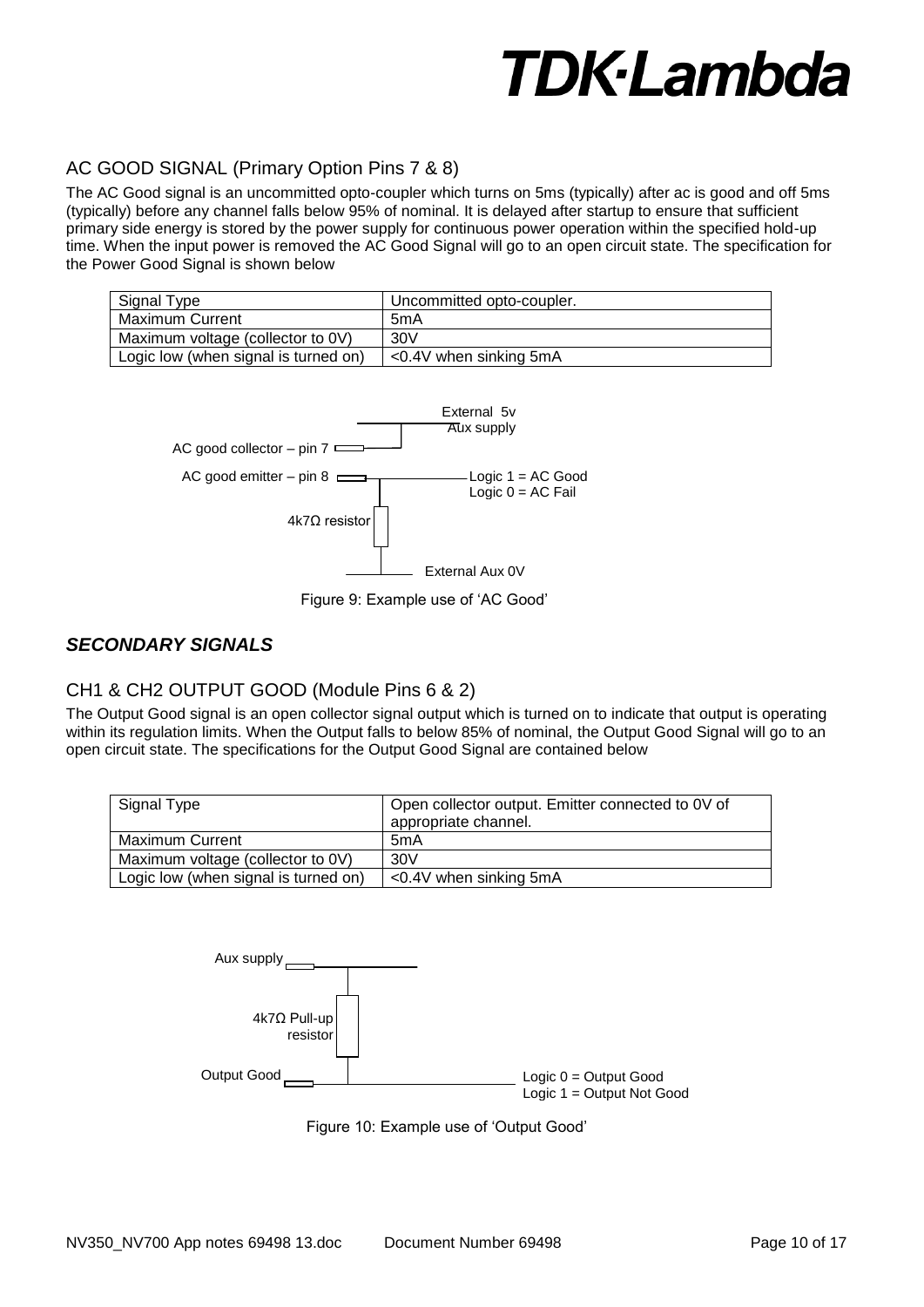## MODULE INHIBIT (Module Pin 4)

TTL Logic high (relative to 0V of Channel 1) inhibits the output (both outputs for dual modules) of the module.

| Signal Type                   | TTL Logic. Relative to CH1 0V. |
|-------------------------------|--------------------------------|
| Minimum Current to source     | 5mA                            |
| Maximum voltage (Pin 4 to 0V) | 5V                             |



Figure 11: Example use of 'Module Inhibit'

#### CHANNEL 2 ON/OFF (Module Pin 3)

(Only for dual output modules. Do not connect on single output modules)

TTL Logic low (relative to 0V of Channel 2) inhibits output 2 of the module.

| Signal Type                   | TTL Logic. Relative to CH1 0V. |
|-------------------------------|--------------------------------|
| Minimum Current to sink       | 5mA                            |
| Maximum voltage (Pin 3 to 0V) | 5V                             |



Figure 12: Example use of 'Channel 2 on/off'

### *OVERSHOOT AT TURN ON/OFF*

The output voltage overshoot upon the application or removal of the input mains voltage shall be less than 10% above the nominal voltage. No voltage of opposite polarity shall be present on any output during turn on or turn off.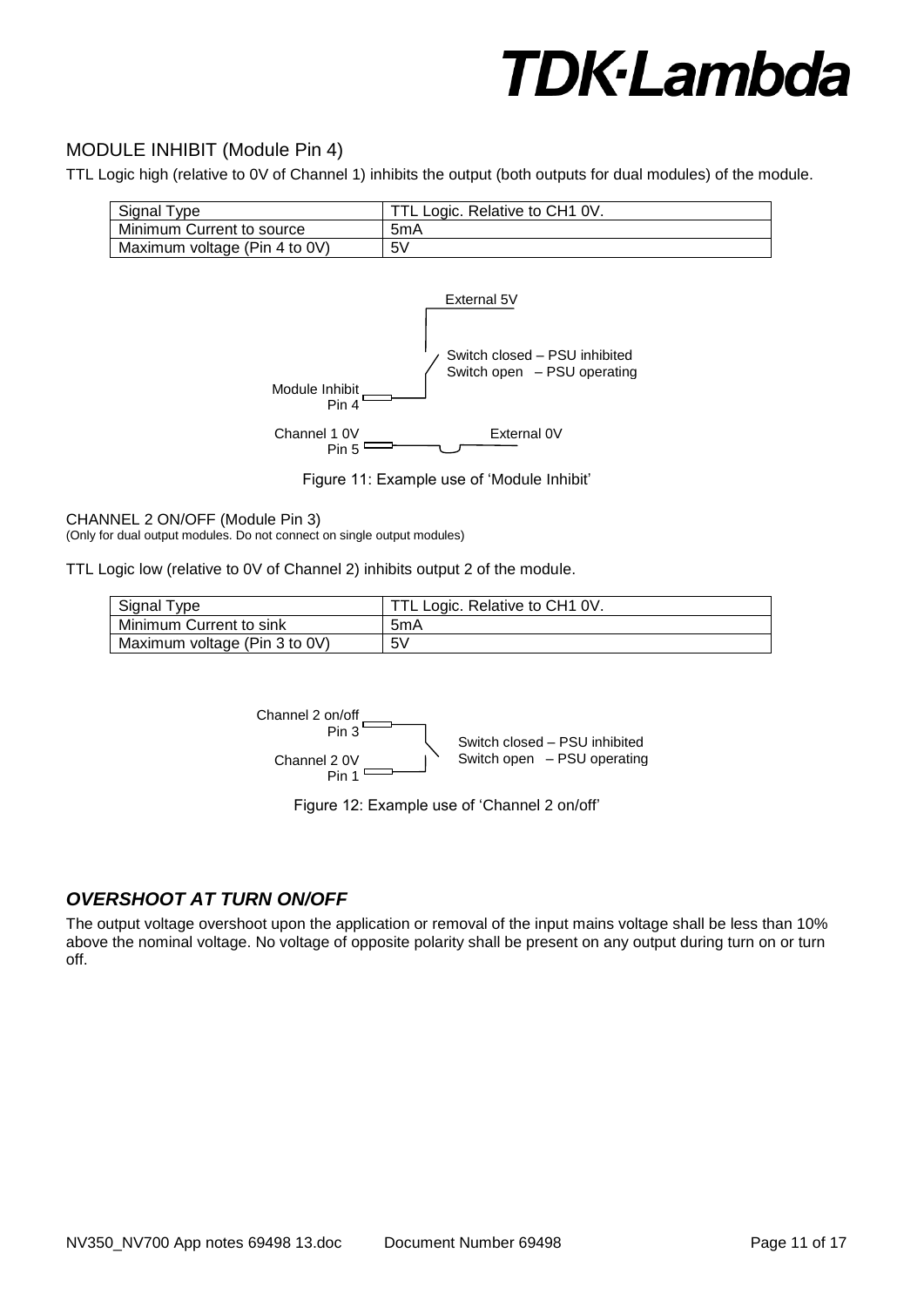### *OUTPUT PROTECTION*

#### *Over temperature protection*

If the NV-350/NV-700 is operated without adequate cooling, it will cause an over temperature condition and the PSU will shut down. To restart the PSU, remove the ac supply allow the unit to cool down and then reapply the ac supply.

#### *Over voltage protection*

An overvoltage on any of the output channels will cause that module to shutdown. To restart the module, remove the ac supply for 2 seconds and then reapply.

#### *Short-Circuit Protection*

A short circuit is defined as an impedance of <0.06Ω placed between the DC return and any output. A short circuit will cause no damage to the power supply and will cause it to shutdown. After removal of the short circuit, the PSU will resume normal operation.

#### *Overcurrent Protection*

Overload currents applied to each output will cause the output to trip without damaging the module.

### *COOLING REQUIREMENTS*

For full details of the cooling requirements, please refer to the NV700 Handbook and NV350 Handbook documents available on our website.

#### *Natural Convection*

The power supply is not designed to operate without forced air cooling.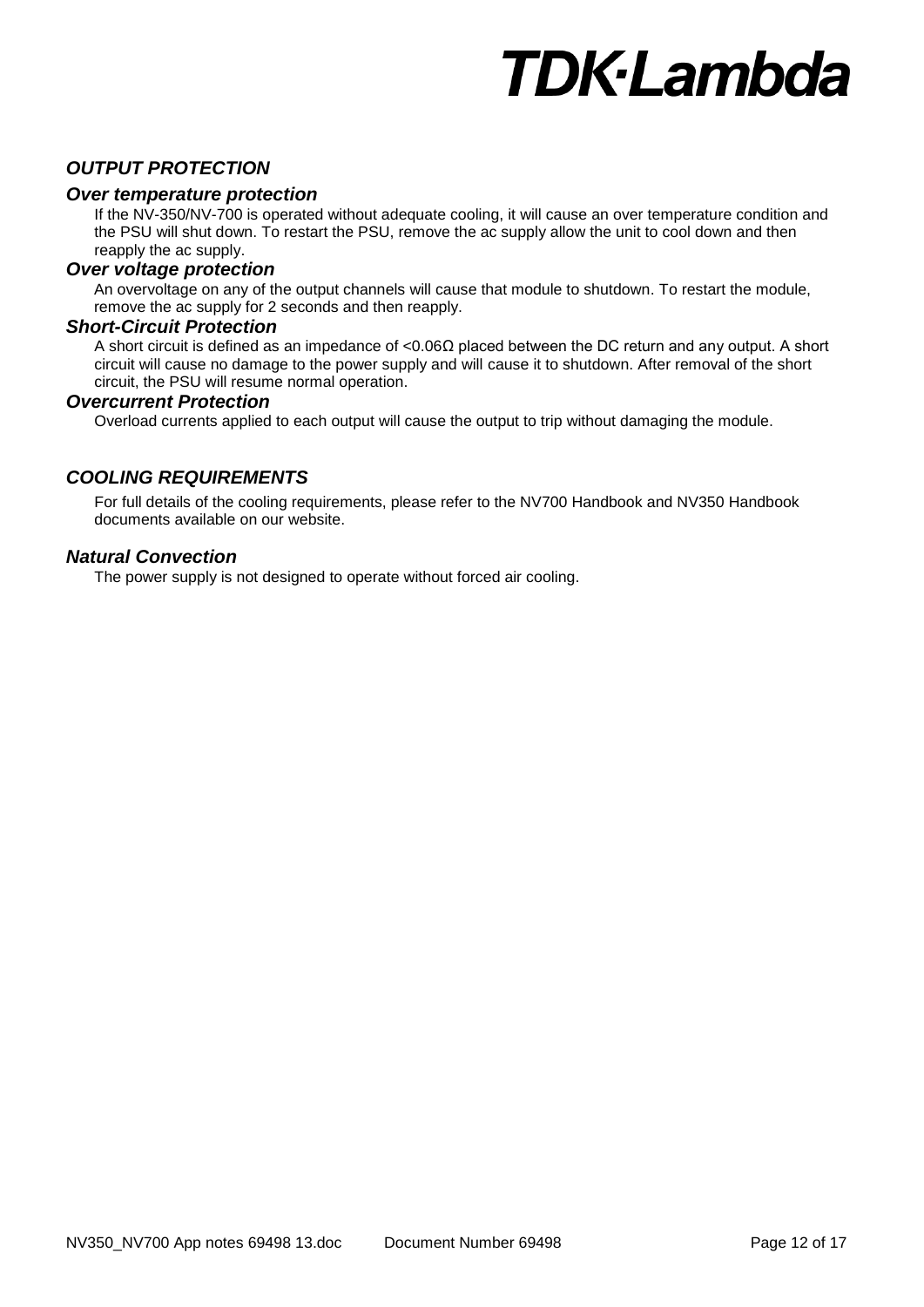# *TEMPERATURE DERATING*

NV-350/NV-700 achieves full power output up to 50°C ambient temperature. Above this temperature, the total output power (and individual output currents) must be derated by 2.5%/°C up to 70°C. See diagram below.



Figure 13: NV-350 Thermal Derating



Figure 14: NV-700 Thermal Derating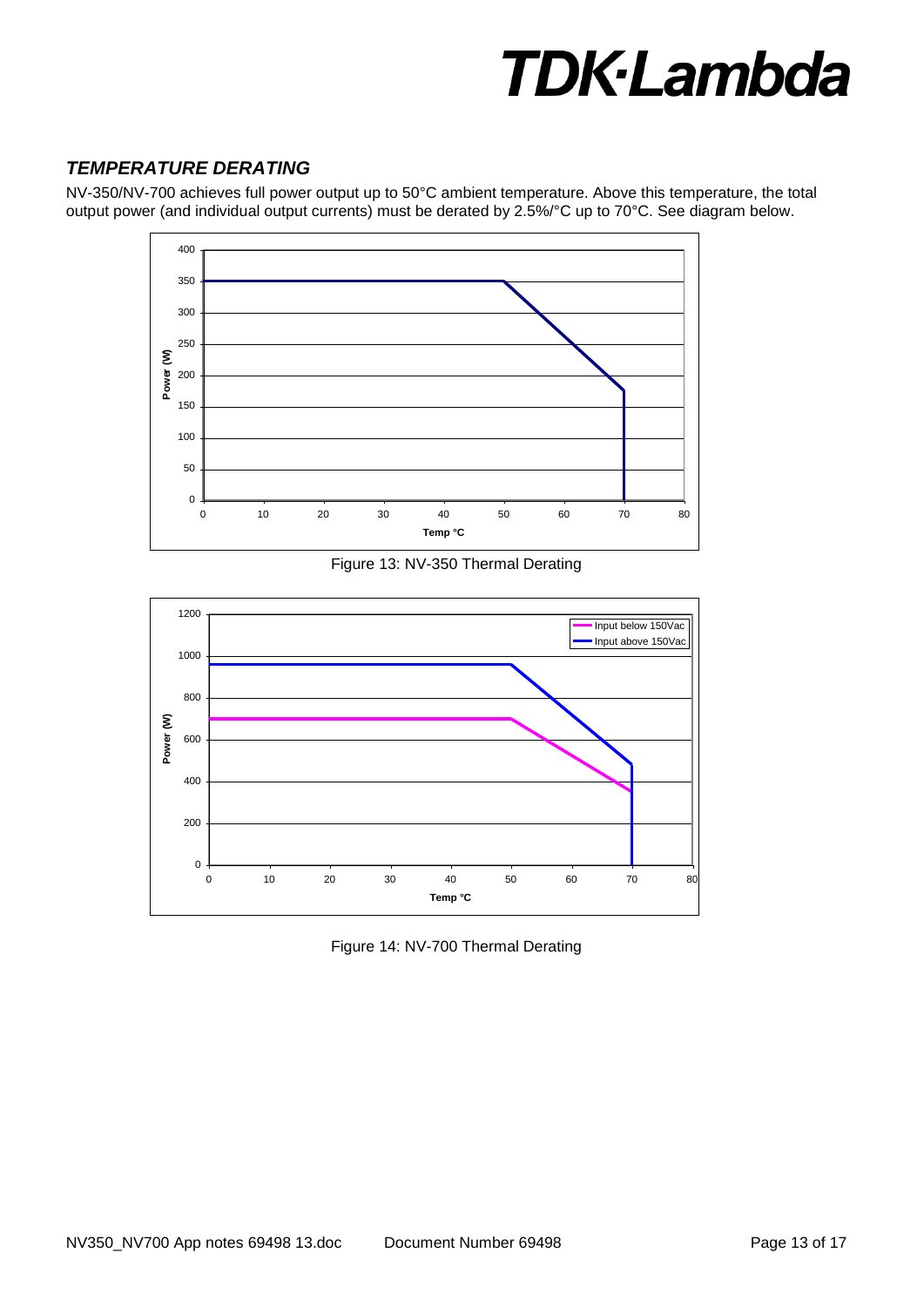

#### *ELECTROMAGNETIC COMPATIBILITY*





Figure 16: Sample plot of NV700 Measured at 230V input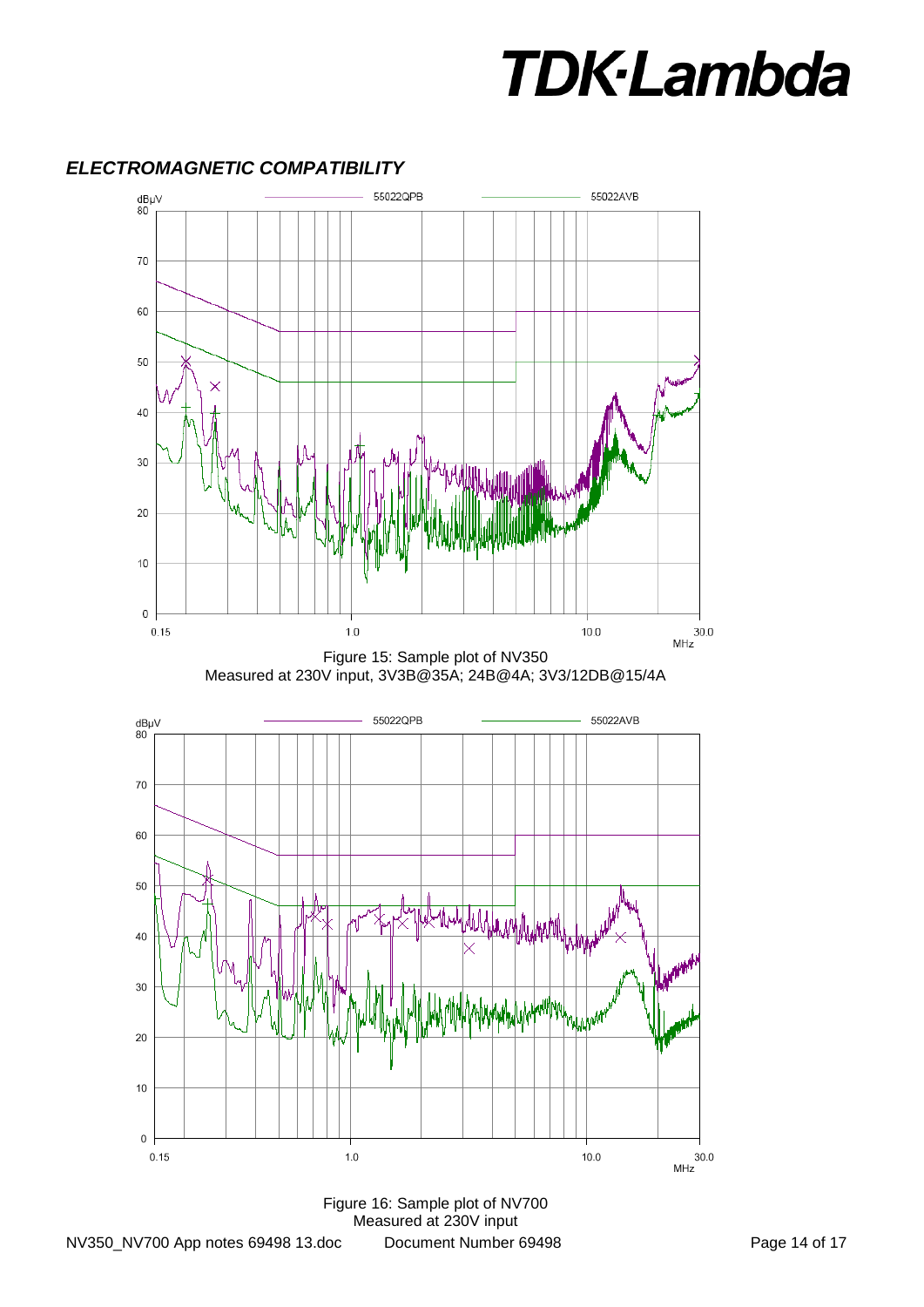## Installation for optimum EMC performance

# *Mounting*

All equipment should be mounted inside an earthed metal box.

If this is not possible then use an earthed metal plane to mount the power supply and load.

# *Cables*

All cables (both ac input and dc output) should be run as close as possible to the earthed metal box/plane. AC input cable should be twisted group laid as flat to the earthed metal box/plane as possible.

All output cables should be routed as far away from input cables as possible. If the input and output cables must be run close to each other then screen one or other (or ideally both).

The positive and negative supply cables should be twisted together. The remote sense wires (if used) should be twisted together and run alongside their related supply cables. All cable run loops should be kept as small as possible (this should be implemented in PCB design also).

# *Connecting between boxes*

If cables must be connected between equipment boxes then at the closest possible point to the port where the cables exit the 1<sup>st</sup> enclosure connect 100nF decoupling Y caps (between the output and earth). Note that these capacitors must be rated at the working voltage. Ideally these capacitors should be between all signal cables which have to connect between boxes although this may not be practical if fast switching [digital] signals are involved (if this is the case then smaller value Y capacitors should be used).

#### *Earth star point*

If the power supply is supplied without an IEC inlet then where the ac supply enters the equipment, this should be taken to a 'star point' chassis mounted earth point as close as possible to the ac inlet. All other earth points should be taken back to this point only.

If the power supply is supplied fitted with an IEC inlet then a 'star point' should be created as near as possible to the mounting screw closest to the inlet side of the power supply.

(Note compliance with EN609050 practices that require own star point washer and nut).

### ESD Protection

Where signal or control ports are connected to a user accessible panel (for example PSU inhibit to a switch, module good to an indicator circuit, etc), these ports must be protected from electrostatic discharges. This can be done by selecting suitable panel controls or by fitting ESD suppression devices to the connections on the panel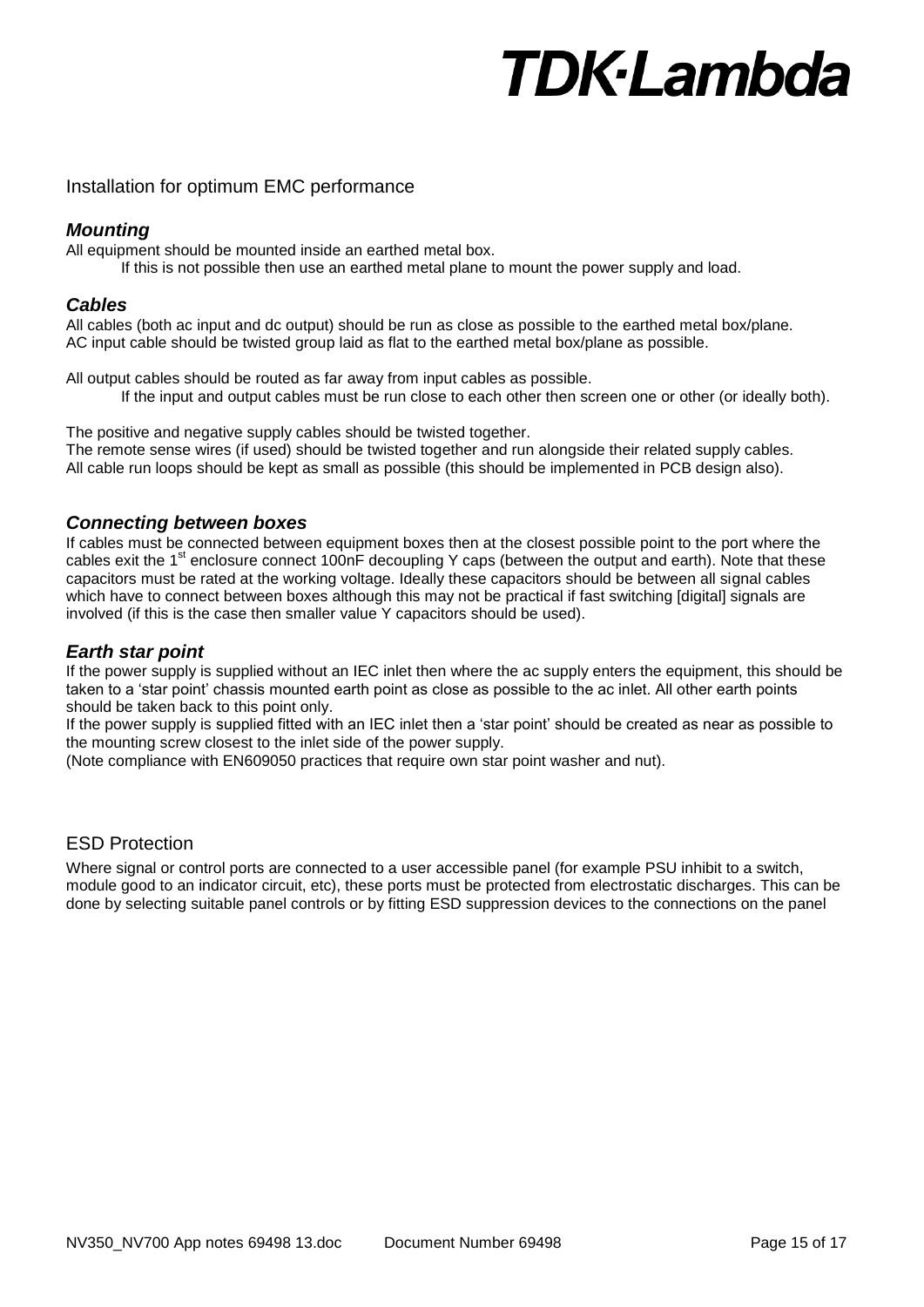### *RELIABILITY*

Calculated using Telcordia Issue 1, Case 3

Operating continuously, Ground Benign / Ground Controlled Environment.

#### **FPMH (Failures per million hours)**

| $0^{\circ}$ C | $30^{\circ}$ C | $40^{\circ}$ C | $50^{\circ}$ C | $60^{\circ}$ C | $70^{\circ}$ C |
|---------------|----------------|----------------|----------------|----------------|----------------|
| 0.312         | 0.763          | 1.035          | 1.416          | 1.959          | 2.742          |
| 0.309         | 0.787          | 1.090          | 1.522          | 2.146          | 3.050          |
| 0.254         | 0.614          | 0.847          | 1.192          | 1.717          | 2.519          |
| 0.402         | 0.831          | 1.109          | 1.526          | 2.167          | 3.166          |
| 0.256         | 0.600          | 0.823          | 1.154          | 1.658          | 2.440          |
| 0.441         | 1.054          | 1.443          | 2.014          | 2.870          | 4.178          |
| 0.076         | 0.254          | 0.405          | 0.664          | 1.106          | 1.880          |
| 0.136         | 0.365          | 0.531          | 0.790          | 1.197          | 1.837          |
| 2.396         | 1.941          | 3.067          | 4.845          | 7.656          | 12.096         |
| 4.792         | 3.882          | 6.133          | 9.691          |                | 24.192         |
|               |                |                |                |                | 15.311         |

To calculate MTBF, sum the FPMH for all component parts at the required temperature. This gives total failures per million hours (FPMH). Convert this to MTBF by dividing 1000000 by the FPMH.

For example:-

Require the MTBF for NV3SSS 5B 12/12DB at 30°C

| 350W Converter | 0.763 |
|----------------|-------|
| B module       | 0.614 |
| DB module      | 1.054 |
| Fan            | 1.941 |

Total FPMH 4.372 Therefore MTBF = 1000000 / 4.372 = 228728 hours (228k hours)

Require the MTBF for NV7CSSES5V 12C at 50°C

| 700W Converter | 1.522 |
|----------------|-------|
| Primary Option | 0.664 |
| C module       | 1.154 |

Total FPMH 3.340 Therefore MTBF = 1000000 / 3.340 = 299401 hours (299k hours)